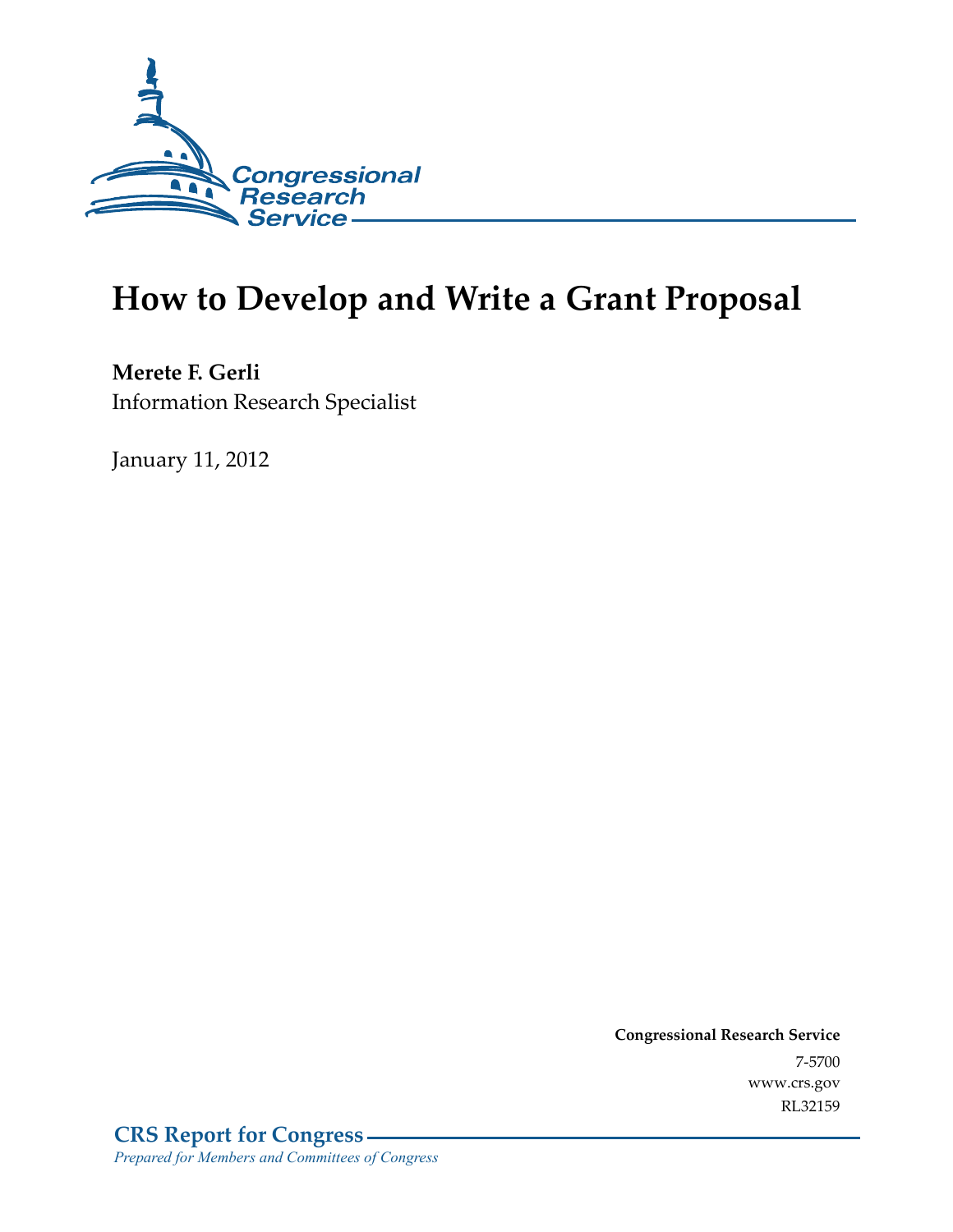## **Summary**

This report is intended for Members and staff assisting grant seekers in districts and states and covers writing proposals for both government and private foundations grants. In preparation for writing a proposal, the report first discusses preliminary information gathering and preparation, developing ideas for the proposal, gathering community support, identifying funding resources, and seeking preliminary review of the proposal and support of relevant administrative officials.

The second section of the report covers the actual writing of the proposal, from outlining of project goals, stating the purpose and objectives of the proposal, explaining the program methods to solve the stated problem, and how the results of the project will be evaluated, to long-term project planning, and, finally, developing the proposal budget.

The last section of the report provides a listing of free grants-writing websites, including guidelines from the Catalog of Federal Domestic Assistance and the Foundation Center's "Proposal Writing Short Course."

Related CRS reports are CRS Report RL34035, *Grants Work in a Congressional Office*, by Merete F. Gerli; CRS Report RL34012, *Resources for Grantseekers*, by Merete F. Gerli; and CRS Report RS21117, *Ethical Considerations in Assisting Constituents With Grant Requests Before Federal Agencies*, by Jack Maskell.

This report will be updated as needed.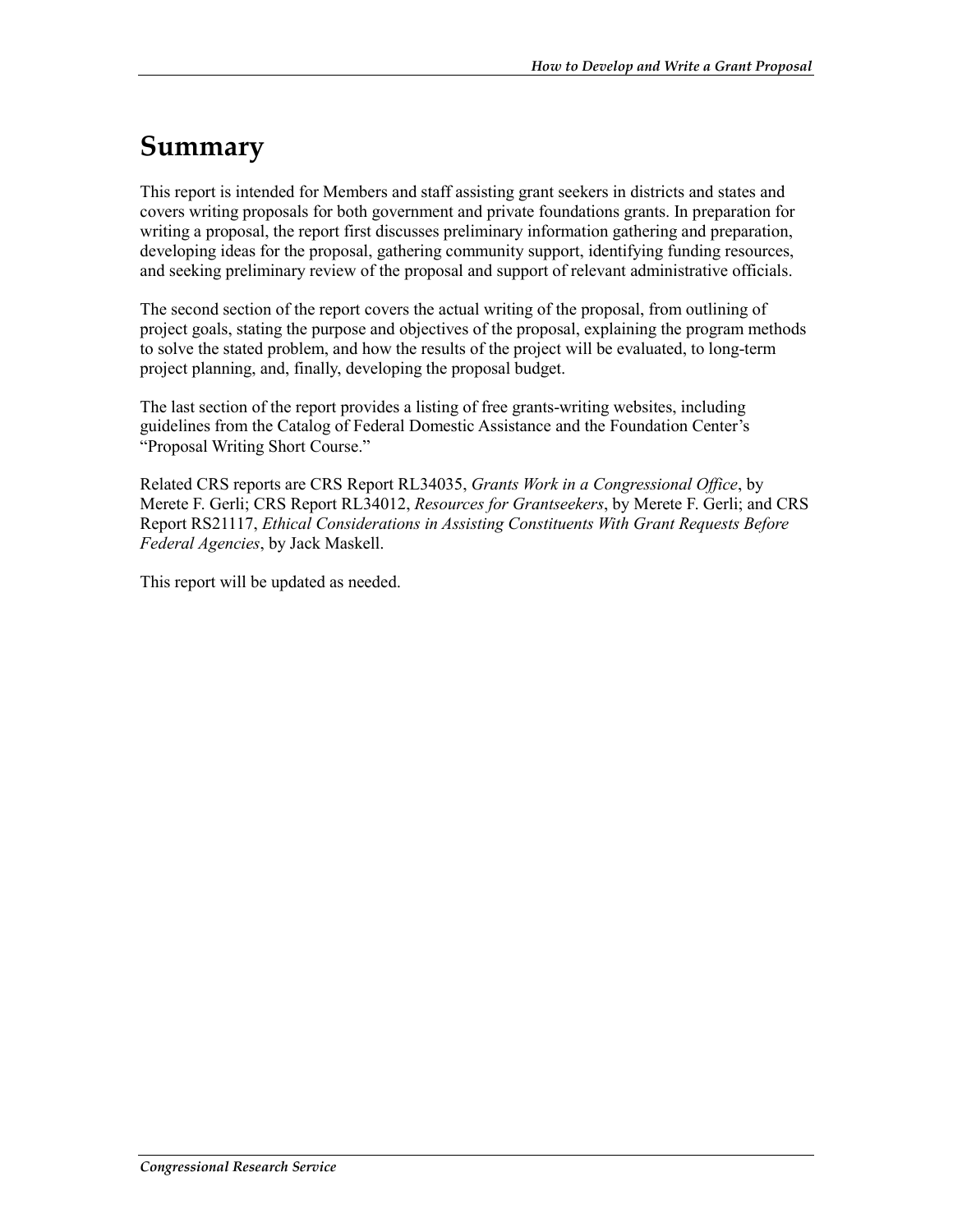## Contents

## Contacts

|--|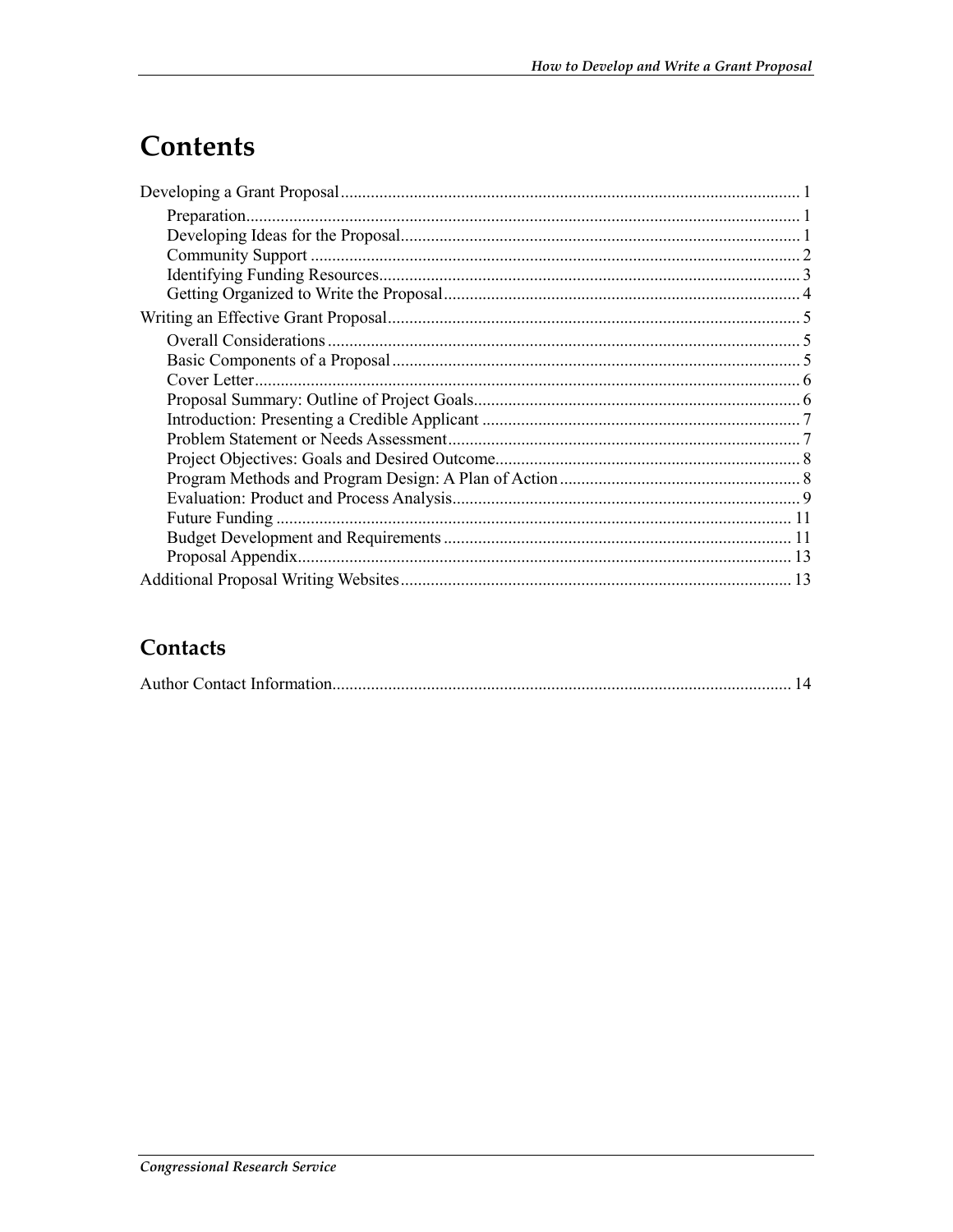## **Developing a Grant Proposal**

## **Preparation**

A well-formed grant proposal is one that is carefully prepared, thoughtfully planned, and concisely packaged. The potential applicant generally seeks first to become familiar with all of the pertinent program criteria of the funding institution. Before developing a proposal, the potential applicant may refer to the information contact listed in the agency or foundation program description to learn whether funding is available, when applicable deadlines occur, and the process used by the grantor agency or private foundation for accepting applications.

Grant seekers should know that the basic requirements, application forms, information, and procedures vary among grant-making agencies and foundations. Federal agencies and large foundations may have formal application packets, strict guidelines, and fixed deadlines with which applicants must comply, while smaller foundations may operate more informally and even provide assistance to inexperienced grantseekers. However, the steps outlined in this report generally apply to any grant-seeking effort.

Individuals without prior grant proposal writing experience may find it useful to attend a grantsmanship class or workshop. Applicants interested in locating workshops or consulting more resources on grantsmanship and proposal development should consult the Internet sites listed at the end of this report and explore other resources in their local libraries.

Local governments may obtain grant writing assistance from a state's office of Council of Governments (CSG) or Regional Council. The primary mission of CSG is to promote and strengthen state government in the federal system by providing staff services to organizations of state officials. Grassroots or small faith-based nonprofit organizations can seek the help and advice of larger, more seasoned nonprofit organizations or foundations in their state.

## **Developing Ideas for the Proposal**

The first step in proposal planning is the development of a clear, concise description of the proposed project. To develop a convincing proposal for project funding, the project must fit into the philosophy and mission of the grant-seeking organization or agency; and the need that the proposal is addressing must be well documented and well articulated. Typically, funding agencies or foundations will want to know that a proposed activity or project reinforces the overall mission of an organization or grant seeker, and that the project is necessary. To make a compelling case, the following should be included in the proposal:

- Nature of the project, its goals, needs, and anticipated outcomes;
- How the project will be conducted;
- Timetable for completion;
- How best to evaluate the results (performance measures);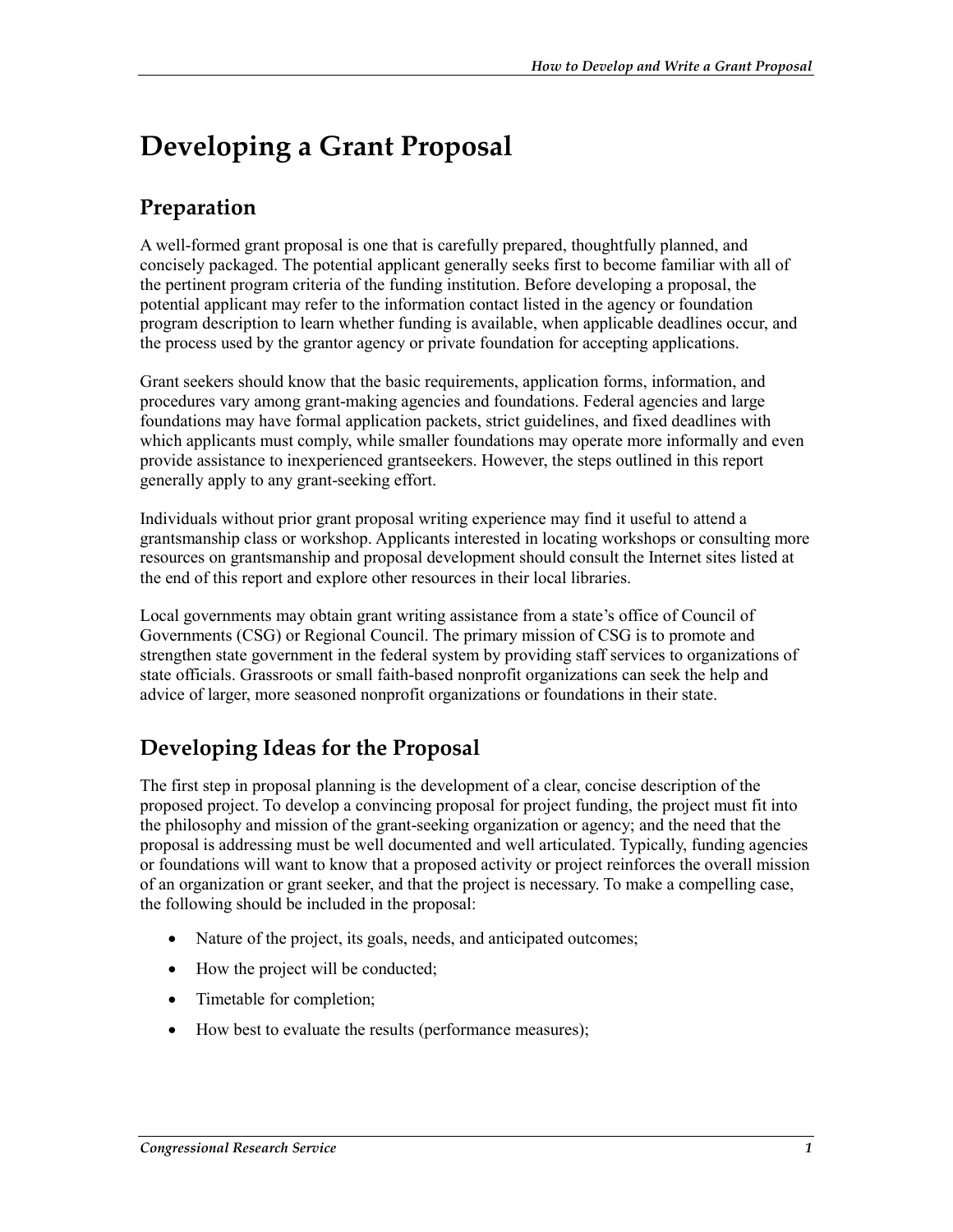- Staffing needs, including use of existing staff and new hires or volunteers; and
- Preliminary budget, covering expenses and financial requirements, to determine what funding levels to seek.

When developing an idea for a proposal, it is also important to determine if the idea has already been considered in the applicant's locality or state. A thorough check should be made with state legislators, local government, and related public and private agencies which may currently have grant awards or contracts to do similar work. If a similar program already exists, the applicant may need to reconsider submitting the proposed project, particularly if duplication of effort is perceived. However, if significant differences or improvements in the proposed project's goals can be clearly established, it may be worthwhile to pursue federal or private foundation assistance.

### **Community Support**

For many proposals, community support is essential. Once a proposal summary is developed, an applicant may look for individuals or groups representing academic, political, professional, and lay organizations which may be willing to support the proposal in writing. The type and caliber of community support is critical in the initial and subsequent review phases. Numerous letters of support can influence the administering agency or foundation. An applicant may elicit support from local government agencies and public officials. Letters of endorsement detailing exact areas of project sanction and financial or in-kind commitment are often requested as part of a proposal to a federal agency. Several months may be required to develop letters of endorsement, since something of value (e.g., buildings, staff, services) is sometimes negotiated between the parties involved. Note that letters from Members of Congress may be requested once a proposal has been fully developed and is ready for submission.

While money is the primary concern of most grantseekers, thought should be given to the kinds of nonmonetary contributions that may be available. In many instances, academic institutions, corporations, and other nonprofit groups in the community may be willing to contribute technical and professional assistance, equipment, or space to a worthy project. Not only can such contributions reduce the amount of money being sought, but evidence of such local support is often viewed favorably by most grant-making agencies or foundations.

Many agencies require, in writing, affiliation agreements (a mutual agreement to share services between agencies) and building space commitments prior to either grant approval or award. Two useful methods of generating community support may be to form a citizen advisory committee or to hold meetings with community leaders who would be concerned with the subject matter of the proposal. The forum may include the following:

- Discussion of the merits of the proposal;
- Development of a strategy to create proposal support from a large number of community groups, institutions, and organizations; and
- Generation of data in support of the proposal.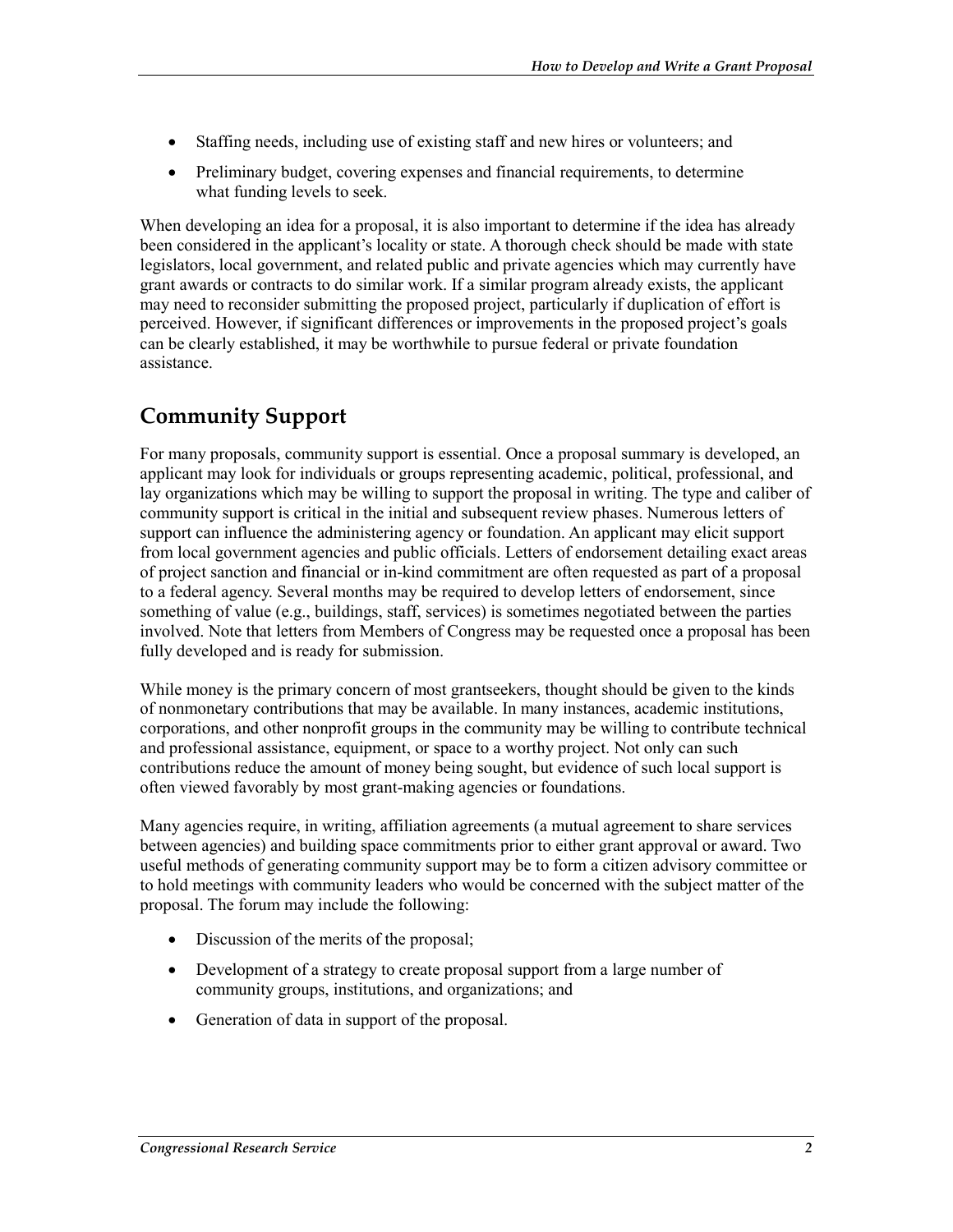### **Identifying Funding Resources**

Once the project has been specifically defined, the grant seeker needs to research appropriate funding sources. Both the applicant and the grantor agency or foundation should have the same interests, intentions, and needs if a proposal is to be considered an acceptable candidate for funding. It is generally not productive to send out proposals indiscriminately in the hope of attracting funding. Grant-making agencies and foundations whose interest and intentions are consistent with those of the applicant are the most likely to provide support. An applicant may cast a wide, but targeted, net. Many projects may only be accomplished with funds coming from a combination of sources, among them federal, state, or local programs and grants from private or corporate foundations.

The best funding resources are now largely on the Internet. Key sources for funding information include the federal government's *Catalog of Federal Domestic Assistance* (CFDA), http://www.cfda.gov, and the Foundation Center, http://www.foundationcenter.org, the clearinghouse of private and corporate foundation funding. For a summary of federal programs and sources, see CRS Report RL34012, *Resources for Grantseekers*, by Merete F. Gerli, and other CRS reports on topics such as community or social services block grants to states, rural development assistance, federal allocations for homeland security, and other funding areas.

A review of the government or private foundation's program descriptions' objectives and uses, as well as any use restrictions, can clarify which programs might provide funding for a project. When reviewing individual CFDA program descriptions, applicants may also target the related programs as potential resources. Also, the kinds of projects the agency or foundation funded in the past may be helpful in fashioning your grant proposal. Program listings in the CFDA or foundation information will often include examples of past funded projects.

Many federal grants do not go directly to the final beneficiary, but are awarded through "block" or "formula" grants to state or local agencies which, in turn, distribute the funds. For more information, see CRS Report R40486, *Block Grants: Perspectives and Controversies*, by Robert Jay Dilger and Eugene Boyd; and CRS Report R40638, *Federal Grants-In-Aid: An Historical Perspective on Contemporary Issues*, by Robert Jay Dilger.

There are many types of foundations: national, family, community, corporate, etc. For district or community projects, as a general rule, it is a good idea to look for funding sources close to home, which are frequently most concerned with solving local problems. Corporations, for example, tend to support projects in areas where they have offices or plants. Most foundations only provide grants to nonprofit organizations (those registered by the Internal Revenue Service as having 501(c) tax-exempt status), though the Foundation Center publishes information about foundation grants to individuals.

Once a potential grantor agency or foundation is identified, an applicant may contact it and ask for a grant application kit or information. Federal agencies may refer applicants to the website Grants.gov. Later, the grant seeker may ask some of the grantor agency or foundation personnel for suggestions, criticisms, and advice about the proposed project. In many cases, the more agency or foundation personnel know about the proposal, the better the chance of support and of an eventual favorable decision.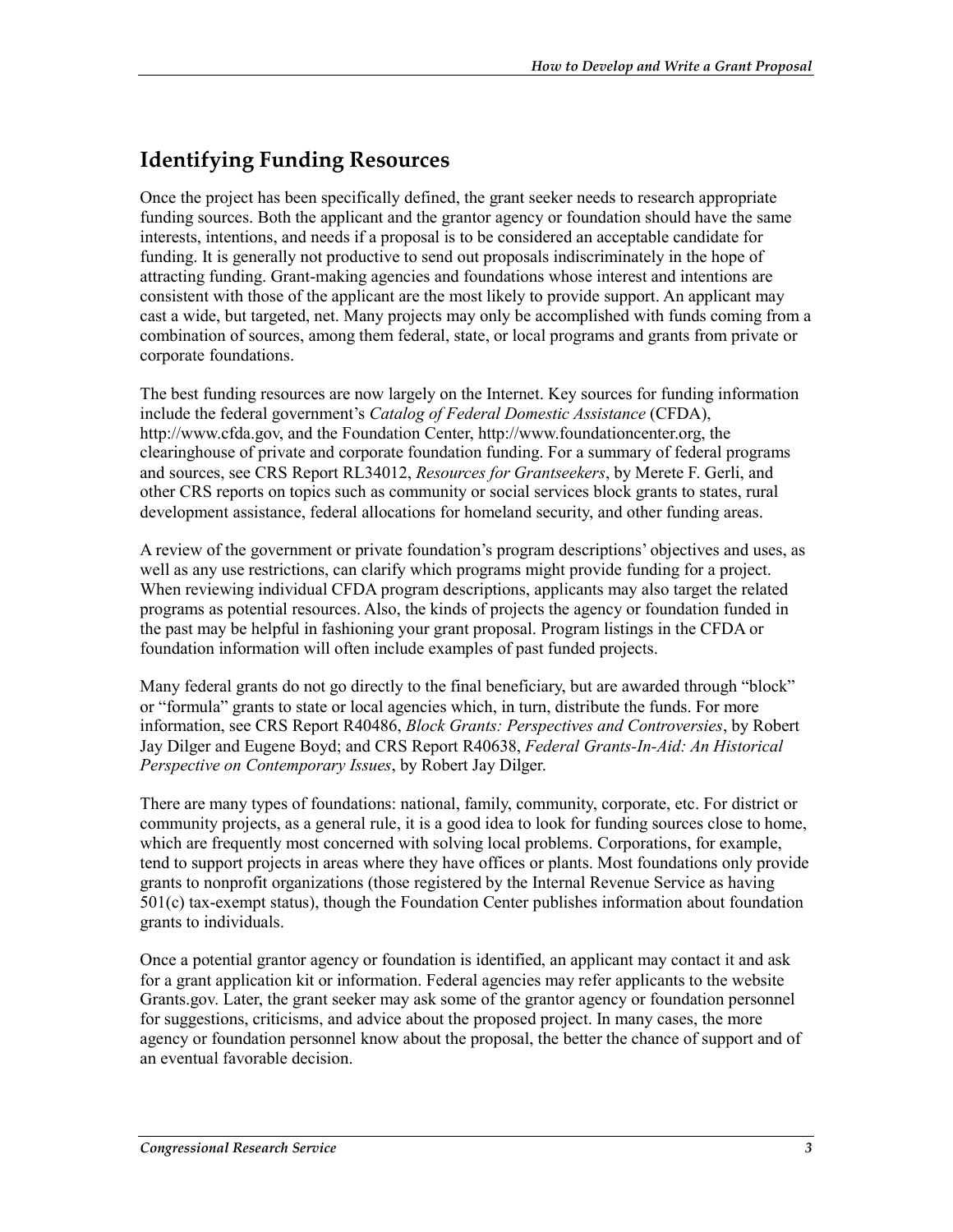Federal agencies are required to report funding information as funds are approved, increased, or decreased among projects within a given state depending on the type of required reporting. Also, grant seekers may consider reviewing the federal budget for the current and future fiscal years to determine proposed dollar amounts for particular budget functions.

The grant seeker should carefully study the eligibility requirements for each government or foundation program under consideration (see, for example, the Applicant Eligibility and Rules and Regulations sections of the CFDA program description). Federal department and agency websites generally include additional information about their programs. CFDA program descriptions and websites include information contacts. Applicants should direct questions and seek clarification about requirements and deadlines from the contacts. The applicant may learn that he or she is required to provide services otherwise unintended such as a service to particular client groups, or involvement of specific institutions. It may necessitate the modification of the original concept in order for the project to be eligible for funding. Questions about eligibility should be discussed with the appropriate program officer.

For federal grants, funding opportunities notices appear on websites such as Grants.gov at http://www.grants.gov or FedConnect at https://www.fedconnect.net. Applicants can search and sign up for email notification of funding opportunities, and download applications packages. To submit applications, registration is required. The grantseeker must also obtain Dun and Bradstreet (DUNS) and register with Central Contractor Registration (CCR): Grants.gov provides instructions and links. Deadlines for submitting applications are often not negotiable, though some federal programs do have open application dates (refer to the CFDA program description). For private foundation funding opportunities, grant seekers should contact foundations or check the Foundation Center's website for daily postings of Requests for Proposals (RFPs) at http://foundationcenter.org/findfunders/fundingsources/rfp.html. Specified deadlines are usually associated with strict timetables for agency or foundation review. Some programs have more than one application deadline during the fiscal or calendar year. Applicants should plan proposal development around the established deadlines.

### **Getting Organized to Write the Proposal**

The grant seeker, after narrowing the field of potential funders, may want to approach the most likely prospects to confirm that they might indeed be interested in the project. Many federal agencies and foundations are willing to provide an assessment of a preliminary one- or two-page concept paper before a formal proposal is prepared. The concept paper should give a brief description of the needs to be addressed, who is to carry out the project, what is to be accomplished, by what means, how long it will take, how the accomplishments will be measured, plans for the future, how much it will cost, and the ways this proposal relates to the mission of the funding source.

Developing a concept paper is excellent preparation for writing the final proposal. The grant seeker should try to see the project or activity from the viewpoint of the grant-making agency or foundation. Like the proposal, the concept paper should be brief, clear, and informative. It is important to understand that from the funder's vantage point, the grant is not seen as the end of the process, but only as the midpoint. The funder will want to know what will happen to the project once the grant ends. For example, will it be self-supporting or will it be used as a demonstration to apply for further funding? Will it need ongoing support, for how long, and what are the anticipated outcomes?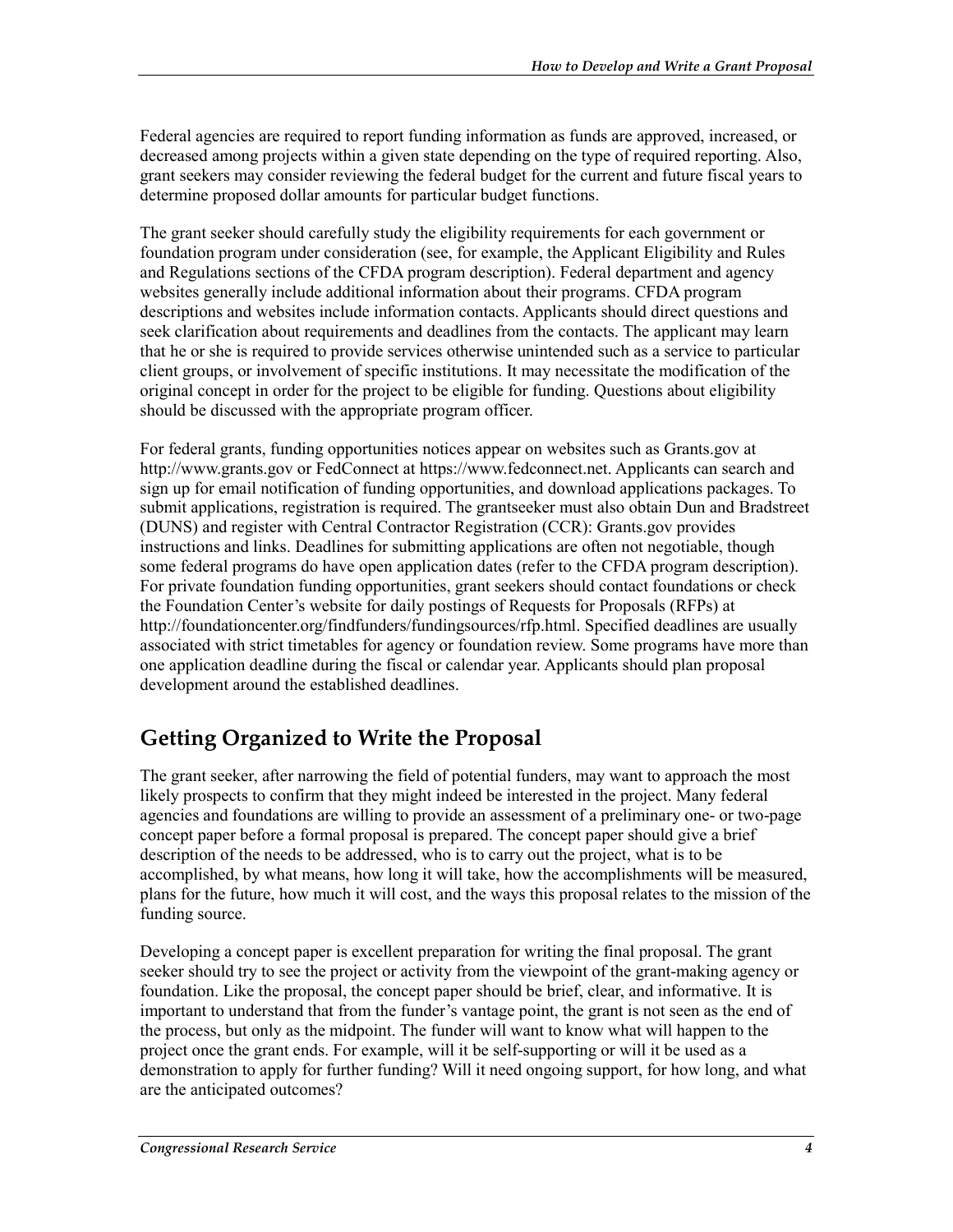If the funding source expresses interest in the concept paper, the grant seeker can ask for suggestions, criticism, and guidance, before writing the final proposal.

Feedback and dialog are essential elements to a successful funding proposal.

Throughout the proposal writing stage, an applicant may want to keep notes on ideas and related materials for review. The gathering of documents such as articles of incorporation, tax exemption certificates, and bylaws should be completed, if possible, before the writing begins.

At the end of this report, useful websites cover proposal writing, give sample grant proposals (including a template for writing a proposal), and link to federal program information and grants management circulars.

## **Writing an Effective Grant Proposal**

### **Overall Considerations**

An effective grant proposal has to make a compelling case. Not only must the idea be a good one, but so must the presentation. Things to be considered include the following:

- All of the requirements of the funding source must be met: prescribed format, necessary inclusions, deadlines, etc.
- The proposal should have a clear, descriptive title.
- The proposal should be a cohesive whole, building logically, with one section leading to another; this is an especially important consideration when several people have been involved in its preparation.
- Language should be clear and concise, devoid of jargon; explanations should be offered for acronyms and terms which may be unfamiliar to someone outside the field.
- Each of the parts of the proposal should provide as brief but informative a narrative as possible, with supporting data relegated to an appendix.

At various stages in the proposal writing process, the proposal should be reviewed by a number of interested and disinterested parties. Each time it has been critiqued, it may be necessary to rethink the project and its presentation. While such revision is necessary to clarify the proposal, one of the dangers is that the original excitement of those making the proposal sometimes gets written out. Somehow, this must be conveyed in the final proposal. Applicants are advised: make it interesting!

#### **Basic Components of a Proposal**

The basic sections of a standard grant proposal include the following:

- 1. Cover letter
- 2. Proposal summary or abstract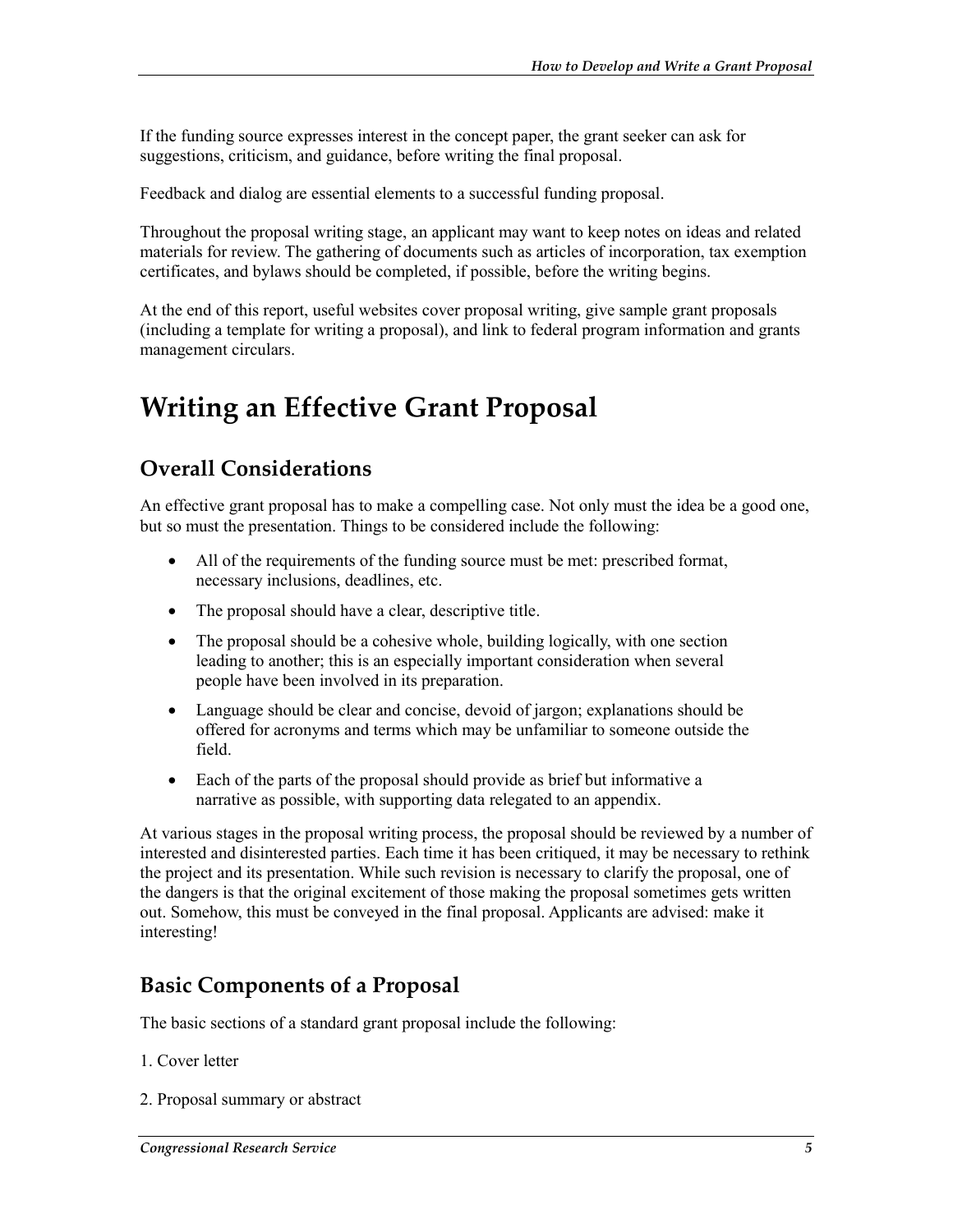- 3. Introduction describing the grant seeker or organization
- 4. Problem statement (or needs assessment)
- 5. Project objectives
- 6. Project methods or design
- 7. Project evaluation
- 8. Future funding
- 9. Project budget

#### **Cover Letter**

The one-page cover letter should be written on the applicant's letterhead and should be signed by the organization's highest official. It should be addressed to the individual at the funding source with whom the organization has dealt, and should refer to earlier discussions. While giving a brief outline of the needs addressed in the proposal, the cover letter should demonstrate a familiarity with the mission of the grantmaking agency or foundation and emphasize the ways in which this project contributes to these goals.

#### **Proposal Summary: Outline of Project Goals**

The grant proposal summary outlines the proposed project and should appear at the beginning of the proposal. It could be in the form of a cover letter or a separate page, but should definitely be brief—no longer than two or three paragraphs.

The summary should be prepared after the grant proposal has been developed in order to encompass all the key points necessary to communicate the objectives of the project. It is this document that becomes the cornerstone of the proposal, and the initial impression it gives will be critical to the success of the venture. In many cases, the summary will be the first part of the proposal package seen by agency or foundation officials and very possibly could be the only part of the package that is carefully reviewed before the decision is made to consider the project any further. When letters of support are written, the summary may be used as justification for the project.

The summary should include a description of the applicant, a definition of the problem to be solved, a statement of the objectives to be achieved, an outline of the activities and procedures to be used to accomplish those objectives, a description of the evaluation design, plans for the project at the end of the grants, and a statement of what it will cost the funding agency. It may also identify other funding sources or entities participating in the project.

For federal funding, the applicant should develop a project which can be supported in view of the local need. Alternatives, in the absence of federal support, should be pointed out. The influence of the project both during and after the project period should be explained. The consequences of the project as a result of funding should be highlighted, for example, statistical projections of how many people might benefit from the project's accomplishments.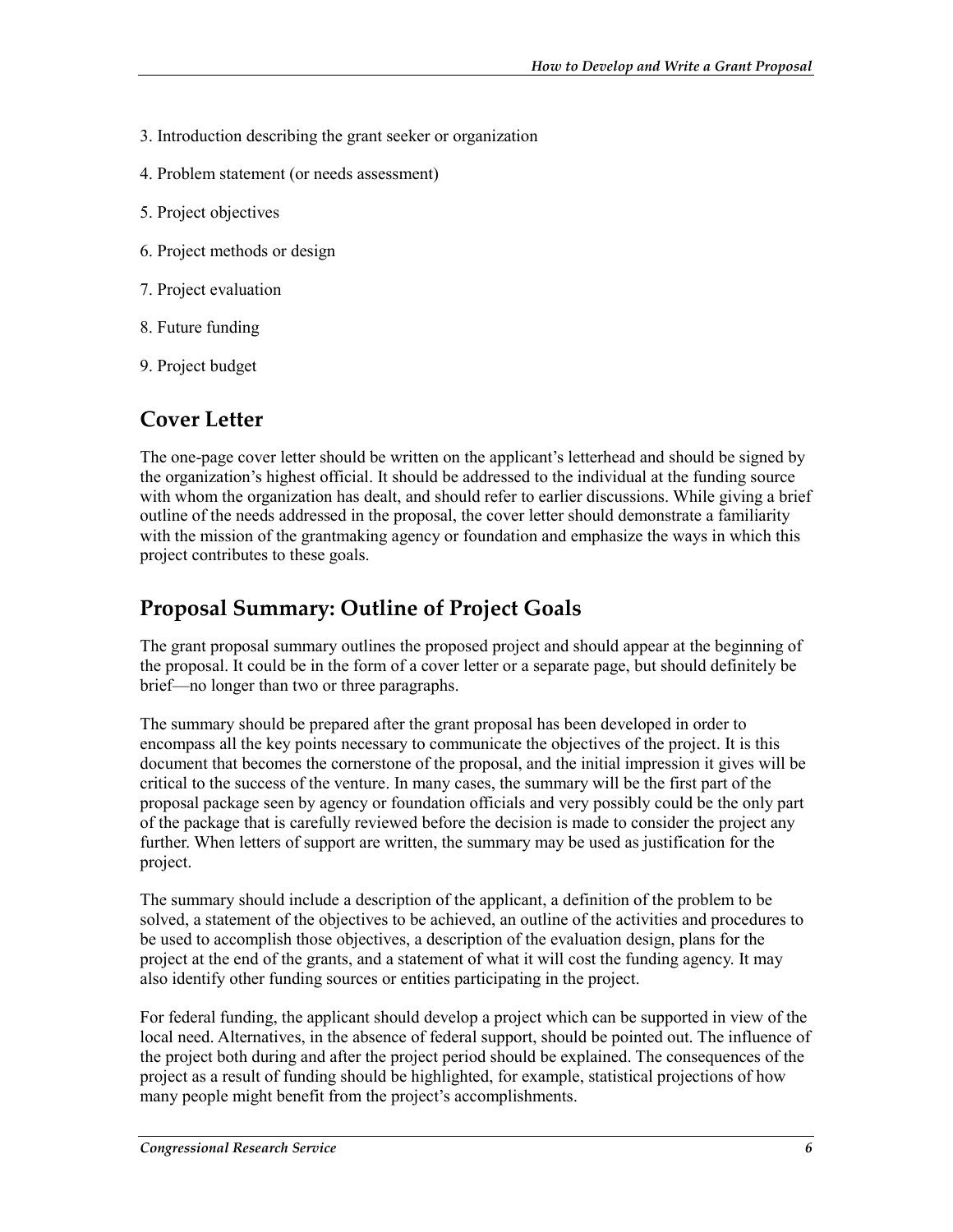### **Introduction: Presenting a Credible Applicant**

In the introduction, applicants describe their organization and demonstrate that they are qualified to carry out the proposed project—they establish their credibility and make the point that they are a good investment, in no more than a page. Statements made here should be carefully tailored, pointing out that the overall goals and purposes of the applicant are consistent with those of the funding source. This section should provide the following:

- A brief history of the organization, its past and present operations, its goals and mission, its significant accomplishments, any success stories.
- Reference should be made to grants, endorsements, and press coverage the organization has already received (with supporting documentation included in the appendix).
- Qualifications of its professional staff, and a list of its board of directors.
- Indicate whether funds for other parts of the project are being sought elsewhere; such evidence will strengthen the proposal, demonstrating to the reviewing officer that all avenues of support have been throughly explored.
- An individual applicant should include a succinct resume relating to the objectives of the proposal (what makes the applicant eligible to undertake the work or project?).

#### **Problem Statement or Needs Assessment**

This section lays out the reason for the proposal. It should make a clear, concise, and wellsupported statement of the problem to be addressed, from the beneficiaries' viewpoint, in no more than two pages.

The best way to collect information about the problem is to conduct and document both a formal and informal needs assessment for a program in the target or service area. The information provided should be both factual and directly related to the problem addressed by the proposal. Areas to document are as follows:

- Purpose for developing the proposal.
- Beneficiaries—who are they and how will they benefit.
- Social and economic costs to be affected.
- Nature of the problem (provide as much hard evidence as possible).
- How the applicant or organization came to realize the problem exists, and what is currently being done about the problem.
- Stress what gaps exist in addressing the problem that will be addressed by the proposal.
- Remaining alternatives available when funding has been exhausted. Explain what will happen to the project and the impending implications.
- Most important, the specific manner through which problems might be solved. Review the resources needed, considering how they will be used and to what end.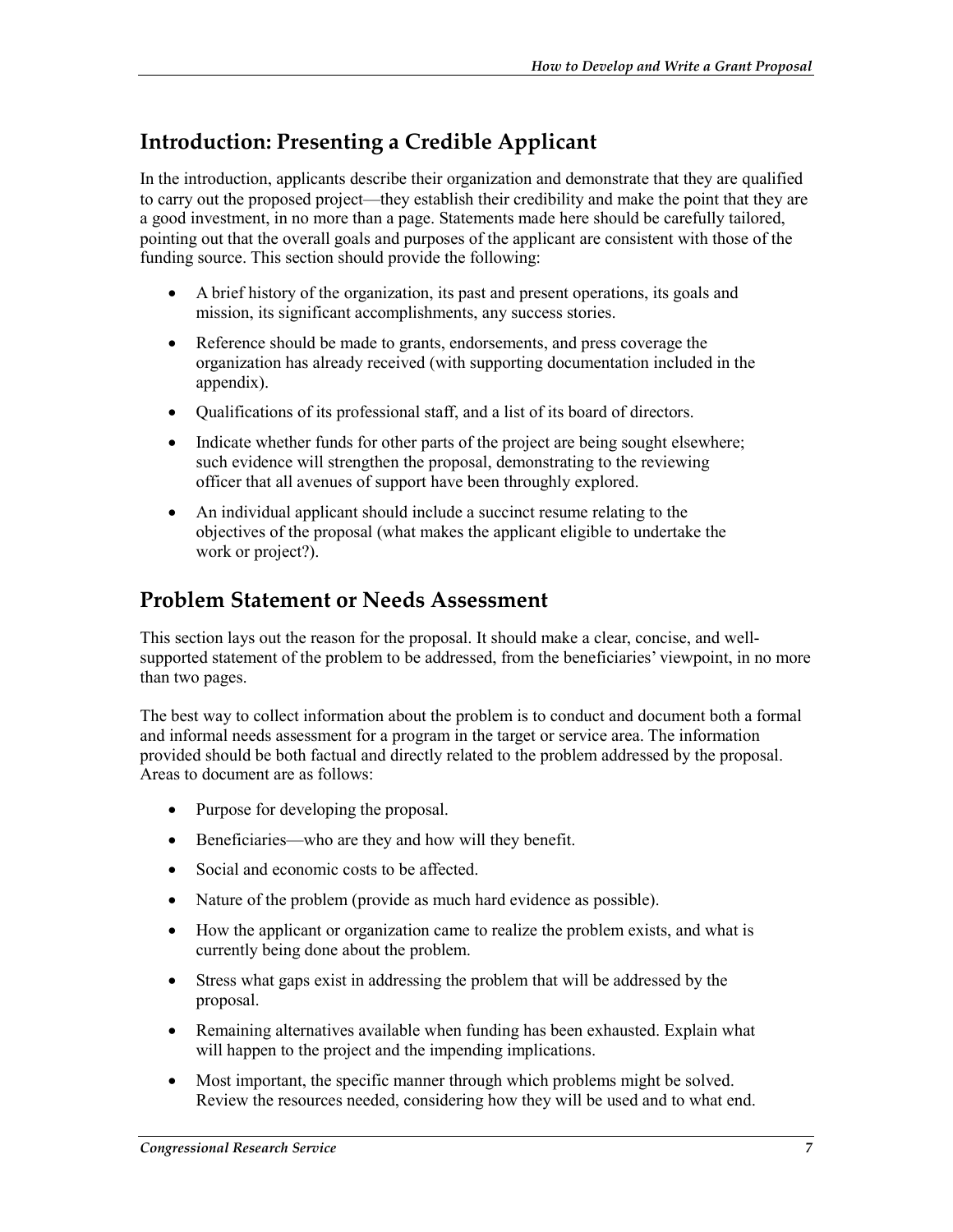One of the pitfalls to be avoided is defining the problem as a lack of program or facility (i.e., giving one of the possible solutions to a problem as the problem itself). For example, the lack of a medical center in an economically depressed area is not the problem—the problem is that poor people in the area have health needs that are not currently being addressed. The problem described should be of reasonable dimensions, with the targeted population and geographic area clearly defined. It should include a retrospective view of the situation, describing past efforts to ameliorate it, and making projections for the future. The problem statement, developed with input from the beneficiaries, must be supported by statistics and statements from authorities in the fields. The case must be made that the applicant, because of its history, demonstrable skills, and past accomplishments, is the right organization to solve the problem.

There is a considerable body of literature on the exact assessment techniques to be used. Any local, regional, or state government planning office, or local university offering course work in planning and evaluation techniques should be able to provide excellent background references. Types of data that may be collected include historical, geographic, quantitative, factual, statistical, and philosophical information, as well as studies completed by colleges, and literature searches from public or university libraries. Local colleges or universities which have a department or section related to the proposal topic may help determine if there is interest in developing a student or faculty project to conduct a needs assessment. It may be helpful to include examples of the findings for highlighting in the proposal.

## **Project Objectives: Goals and Desired Outcome**

Once the needs have been described, proposed solutions have to be outlined, wherever possible in quantitative terms. The population to be served, time frame of the project, and specific anticipated outcomes must be defined. The figures used should be verifiable. If the proposal is funded, the stated objectives will probably be used to evaluate program progress, so they should be realistic. There is literature available to help identify and write program objectives.

It is important not to confuse objectives with methods or strategies toward those ends. For example, the objective should not be stated as "building a prenatal clinic in Adams County," but as "reducing the infant mortality rate in Adams County to X percent by a specific date." The concurrent strategy or method of accomplishing the stated objective may include the establishment of mobile clinics that bring services to the community.

### **Program Methods and Program Design: A Plan of Action**

The program design refers to how the project is expected to work and solve the stated problem. Just as the statement of objectives builds upon the problem statement, the description of methods or strategies builds upon the statement of objectives. For each objective, a specific plan of action should be laid out. It should delineate a sequence of justifiable activities, indicating the proposed staffing and timetable for each task. This section should be carefully reviewed to make sure that what is being proposed is realistic in terms of the applicant's resources and time frame. Outline the following:

1. The activities to occur along with the related resources and staff needed to operate the project ("inputs").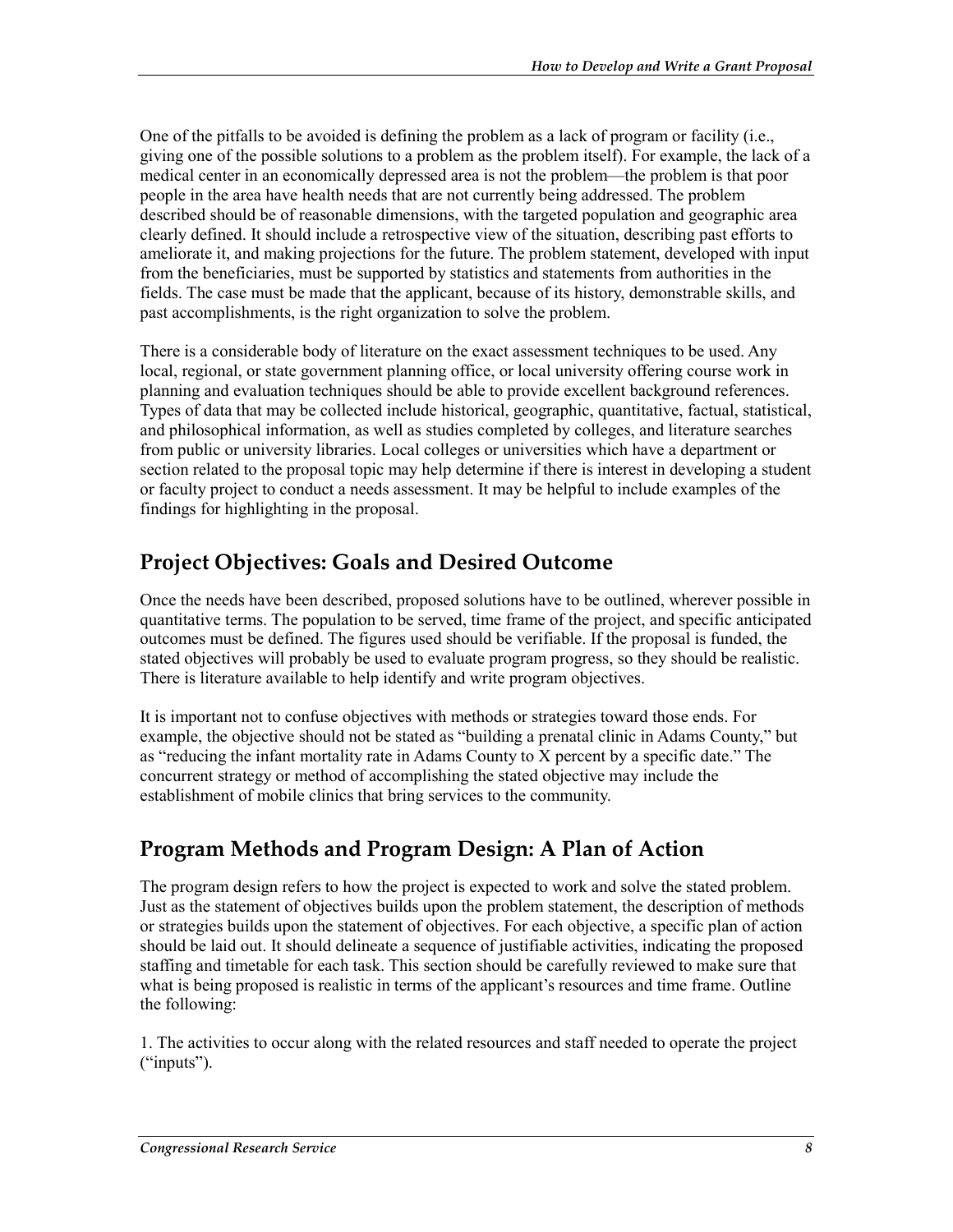2. A flow chart of the organizational features of the project: describe how the parts interrelate, where personnel will be needed, and what they are expected to do. Identify the kinds of facilities, transportation, and support services required ("throughputs").

3. Explain what will be achieved through 1 and 2 above ("outputs"), that is, plan for measurable results. Project staff may be required to produce evidence of program performance through an examination of stated objectives during either a site visit by the grantor agency or foundation, and/or grant reviews which may involve peer review committees.

4. It may be useful to devise a diagram of the program design. Such a procedure will help to conceptualize both the scope and detail of the project.

#### **Example:**

Draw a three-column block. Each column is headed by one of the parts (inputs, throughputs, and outputs), and on the left (next to the first column) specific program features should be identified (i.e., implementation, staffing, procurement, and systems development). In the grid, specify something about the program design, for example, assume the first column is labeled inputs and the first row is labeled staff. On the grid one might specify under inputs five nurses to operate a child care unit. The throughput might be to maintain charts, counsel the children, and set up a daily routine; outputs might be to discharge 25 healthy children per week.

5. Carefully consider the pressures of the proposed implementation, that is, the time and money needed to undertake each part of the plan. Wherever possible, justify in the narrative the course of action taken. The most economical method should be used that does not compromise or sacrifice project quality. The financial expenses associated with performance of the project will later become points of negotiation with the government or foundation program staff. If everything is not carefully justified in writing in the proposal, after negotiation with the grantor agencies or foundations, the approved project may resemble less of the original concept.

A Program Evaluation and Review Technique (PERT) chart could be useful and supportive in justifying some proposals. Larger projects can easily be laid out using commercial off-the-shelf project or grants management software. The software allows the project manager to construct a PERT chart that provides a graphical representation of all tasks in the project and the way tasks are related to each other. Such project manager software provides a variety of report formats that can be used to track project progress. The PERT chart and other related reports can be maintained on a network of computers so that all project participants can access the latest project information.

6. Highlight the innovative features of the proposal which could be considered distinct from other proposals under consideration.

7. Whenever possible, use appendixes to provide details, supplementary data, references, and information requiring in-depth analysis. These types of data, although supportive of the proposal, if included in the body of the proposal, could detract from its readability. Appendixes provide the proposal reader with immediate access to details if and when clarification of an idea, sequence, or conclusion is required. Time tables, work plans, schedules, activities, methodologies, legal papers, personal vitae, letters of support, and endorsements are examples of appendixes.

#### **Evaluation: Product and Process Analysis**

An evaluation plan should be a consideration at every stage of the proposal's development. Data collected for the problem statement form a comparative basis for determining whether measurable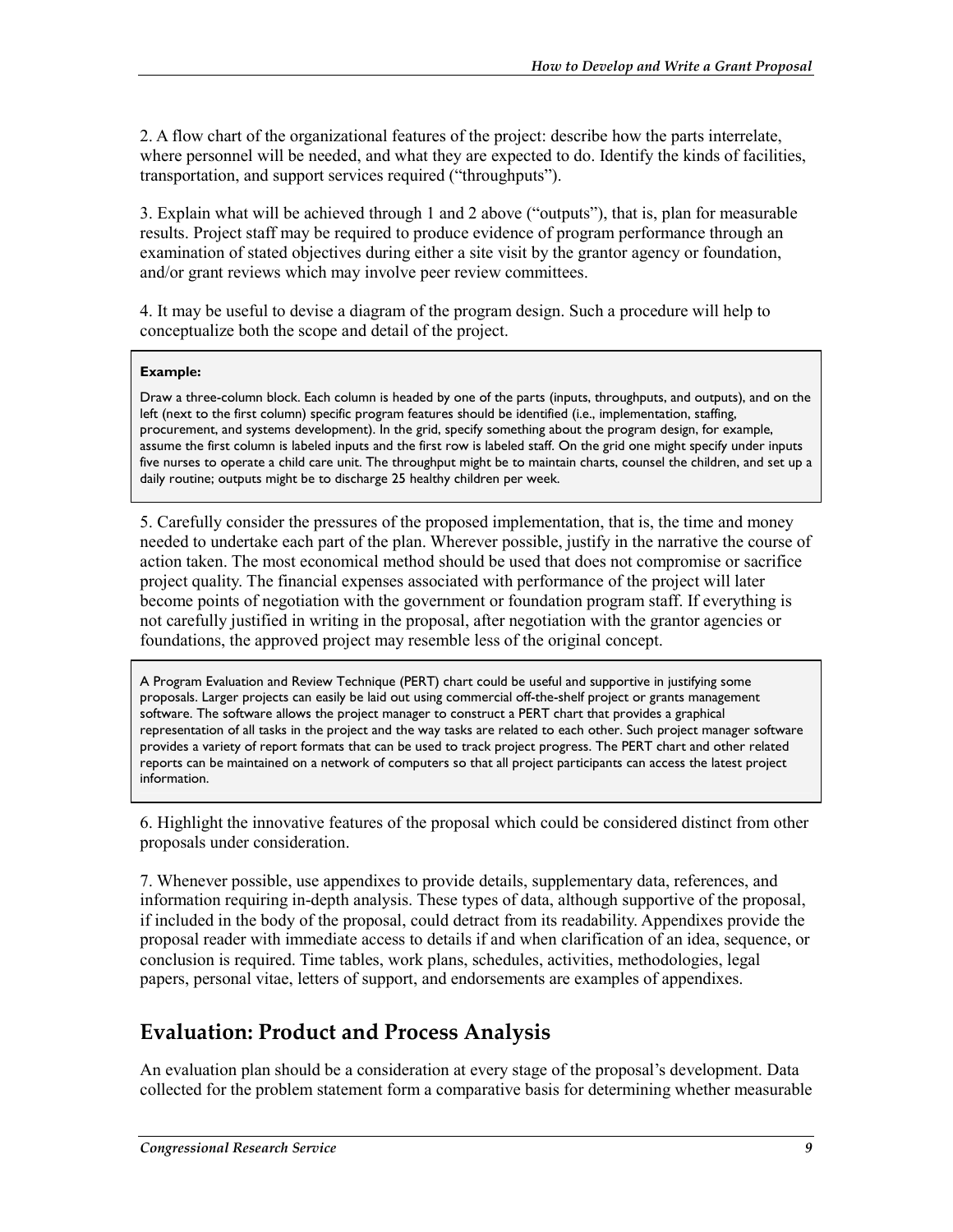objectives are indeed being met, and whether proposed methods are accomplishing these ends; or whether different parts of the plan need to be fine-tuned to be made more effective and efficient.

Among the considerations will be whether evaluation will be done by the organization itself or by outside experts. The organizations will have to decide whether outside experts have the standing in the field and the degree of objectivity that would justify the added expense, or whether the job could be done with sufficient expertise by its own staff, without taking too much time away from the project itself.

Methods of measurement, whether standardized tests, interviews, questionnaires, observation, etc., will depend upon the nature and scope of the project. Procedures and schedules for gathering, analyzing, and reporting data will need to be spelled out.

The evaluation component is two-fold: (1) product evaluation and (2) process evaluation. "Product evaluation" addresses results that can be attributed to the project, as well as the extent to which the project has satisfied its stated objectives. "Process evaluation" addresses how the project was conducted, in terms of consistency with the stated plan of action and the effectiveness of the various activities within the plan.

Most federal agencies now require some form of program evaluation among grantees. The requirements of the proposed project should be explored carefully. Evaluations may be conducted by an internal staff member, an evaluation firm, or both. Many federal grants include a specific time frame for performance review and evaluation. For instance, several economic development programs require grant recipients to report on a quarterly and annual basis. In instances where there are no specified evaluation periods, the applicant should state the amount of time needed to evaluate, how the feedback will be disseminated among the proposed staff, and a schedule for review and comment. Evaluation designs may start at the beginning, middle, or end of a project, but the applicant should specify a start-up time. It is desirable and advisable to submit an evaluation design at the start of a project for two reasons:

- Convincing evaluations require the collection of appropriate baseline data before and during program operations; and
- If the evaluation design cannot be prepared at the outset, then a critical review of the program design may be advisable.

Even if the evaluation design has to be revised as the project progresses, it is much easier and cheaper to modify a good design. If the problem is not well defined and carefully analyzed for cause and effect relationships, then a good evaluation design may be difficult to achieve. Sometimes a pilot study is needed to begin the identification of facts and relationships. Often a thorough literature search may be sufficient.

Evaluation requires both coordination and agreement among program decision makers. Above all, the federal grantor agency's or foundation's requirements should be highlighted in the evaluation design. Also, grantor agencies may require specific evaluation techniques such as designated data formats (an existing information collection system) or they may offer financial inducements for voluntary participation in a national evaluation study. The applicant should ask specifically about these points. Also, for federal programs, consult the "Criteria For Selecting Proposals" section of the CFDA program description to determine the exact evaluation methods to be required for a specific program if funded.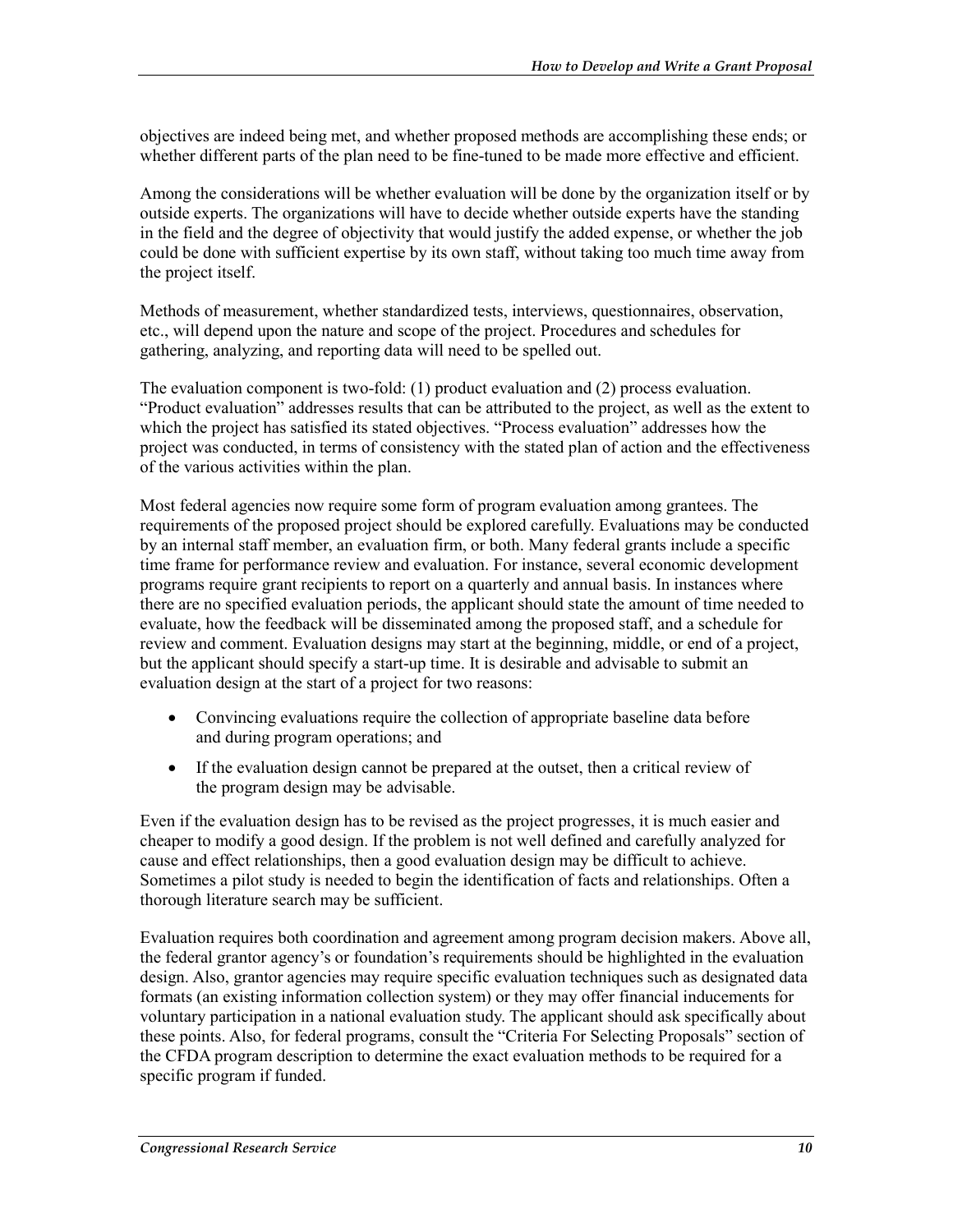## **Future Funding**

The last narrative part of the proposal explains what will happen to the program once the grant ends. It should describe a plan for continuation beyond the grant period, and outline all other contemplated fund-raising efforts and future plans for applying for additional grants. Projections for operating and maintaining facilities and equipment should also be given. The applicant may discuss maintenance and future program funding if program funds are for construction activity; and may account for other needed expenditures if the program includes purchase of equipment.

## **Budget Development and Requirements**

Although the degree of specificity of any budget will vary depending upon the nature of the project and the requirements of the funding source, a complete, well-thought-out budget serves to reinforce the applicant's credibility and to increase the likelihood of the proposal being funded. The estimated expenses in the budget should build upon the justifications given in the narrative section of the proposal. A well-prepared budget should be reasonable and demonstrate that the funds being asked for will be used wisely. The budget should be as concrete and specific as possible in its estimates. Every effort should be made to be realistic, to estimate costs accurately, and not to underestimate staff time.

The budget format should be as clear as possible. It should begin with a Budget Summary, which, like the Proposal Summary, is written after the entire budget has been prepared. Each section of the budget should be in outline form, listing line items under major headings and subdivisions. Each of the major components should be subtotaled with a grand total placed at the end. If the funding source provides forms, most of these elements can simply be filled into the appropriate spaces.

Generally, budgets are divided into two categories: personnel costs and non-personnel costs. In preparing the budget, the applicant may first review the proposal and make lists of items needed for the project. The personnel section usually includes a breakdown of the following items:

- salaries (including increases in multiyear projects),
- fringe benefits such as health insurance and retirement plans, and
- consultant and contract services.

The items in the non-personnel section will vary widely, but may include

- space/office rental or leasing costs,
- utilities,
- purchase or rental of equipment,
- training to use new equipment, and
- photocopying, office supplies.

Some hard-to-pin-down budget areas are utilities, rental of buildings and equipment, salary increases, food, telephones, insurance, and transportation. Budget adjustments are sometimes made after the grant award, but this can be a lengthy process. The applicant should be certain that implementation, continuation, and phase-down costs can be met. Costs associated with leases,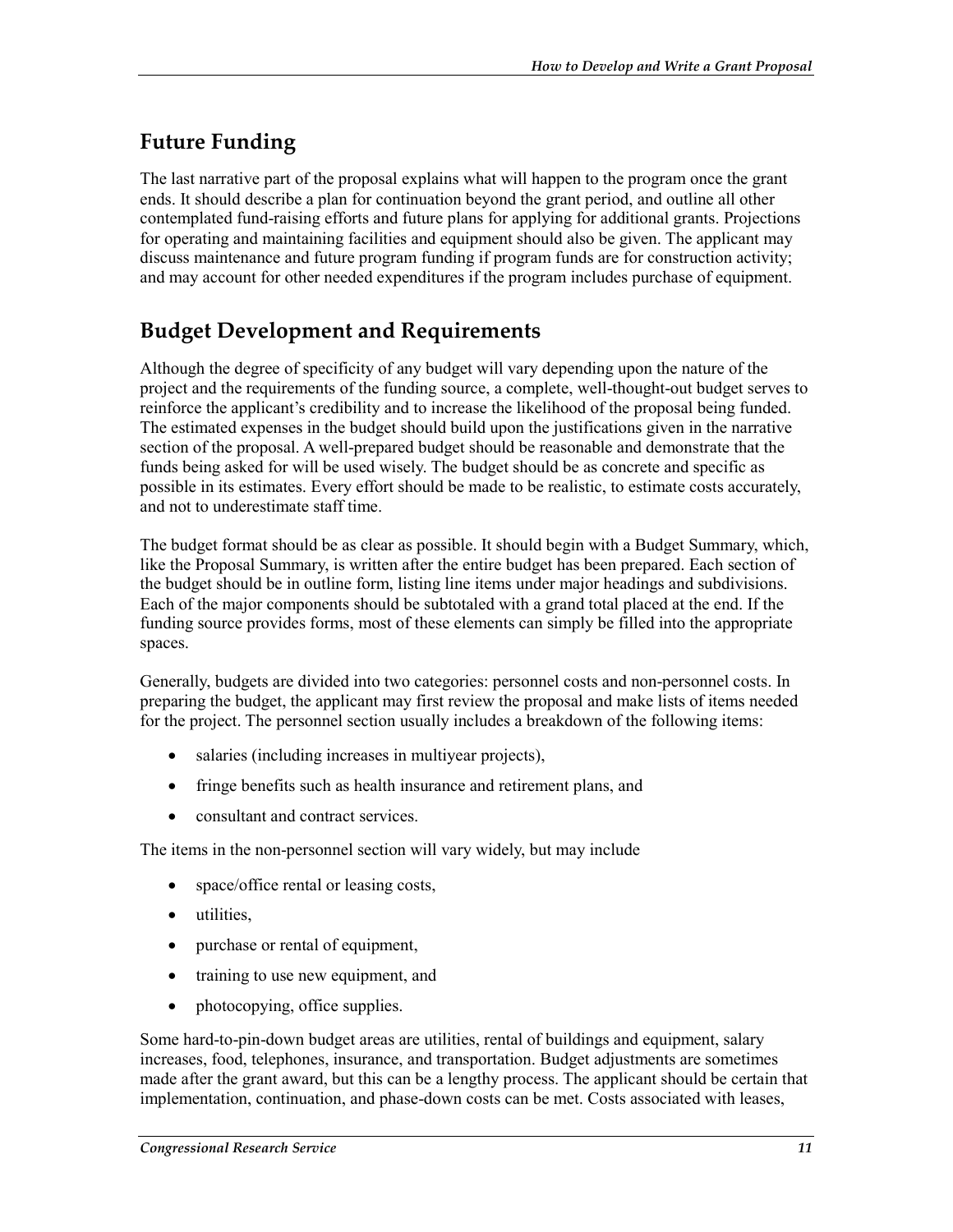evaluation systems, hard/soft match requirements, audits, development, implementation and maintenance of information and accounting systems, and other long-term financial commitments should be considered.

A well-prepared budget justifies all expenses and is consistent with the proposal narrative. Some areas in need of an evaluation for consistency are as follows:

- Salaries in the proposal in relation to those of the applicant organization should be similar.
- If new staff persons are being hired, additional space and equipment should be considered, as necessary.
- If the budget calls for an equipment purchase, it should be the type allowed by the grantor agency.
- If additional space is rented, the increase in insurance should be supported.
- In the case of federal grants, if an indirect cost rate applies to the proposal, such as outlined by the Office of Management and Budget (OMB) in Circulars such as numbers A-122, A-21, and A-87 (see http://www.whitehouse.gov/omb/grants/ grants circulars.html), the division between direct and indirect costs should not be in conflict, and the aggregate budget totals should refer directly to the approved formula.
- If matching funds are required, the contributions to the matching fund should be taken out of the budget unless otherwise specified in the application instructions.

In learning to develop a convincing budget and determining appropriate format, reviewing other grant proposals is often helpful. The applicant may ask government agencies and foundations for copies of winning grants proposals. Grants seekers may find the following examples of grants budgets helpful:

- Budget Information, Instructions and Forms http://www.neh.gov/grants/guidelines/pdf/BudgetInstructions.pdf
- Foundation Center: Examples of Nonprofit Budgets http://foundationcenter.org/getstarted/faqs/html/samplebudget.html
- Getting Your Grant Proposal Budget Right http://nonprofit.about.com/od/foundationfundinggrants/a/grantbudget.htm
- Proposal Budgeting Basics http://foundationcenter.org/getstarted/tutorials/prop\_budgt/index.html

In preparing budgets for government grants, the applicant may keep in mind that funding levels of federal assistance programs change yearly. It is useful to review the appropriations and average grants or loans awarded over the past several years to try to project future funding levels: see "Financial Information" section of the CFDA program description for fiscal year appropriations and estimates; and "Range and Average of Financial Assistance" for prior years' awards. However, it is safer never to anticipate that the income from the grant will be the sole support for larger projects. This consideration should be given to the overall budget requirements, and in particular, to budget line items most subject to inflationary pressures. Restraint is important in determining inflationary cost projections (avoid padding budget line items), but the applicant may attempt to anticipate possible future increases.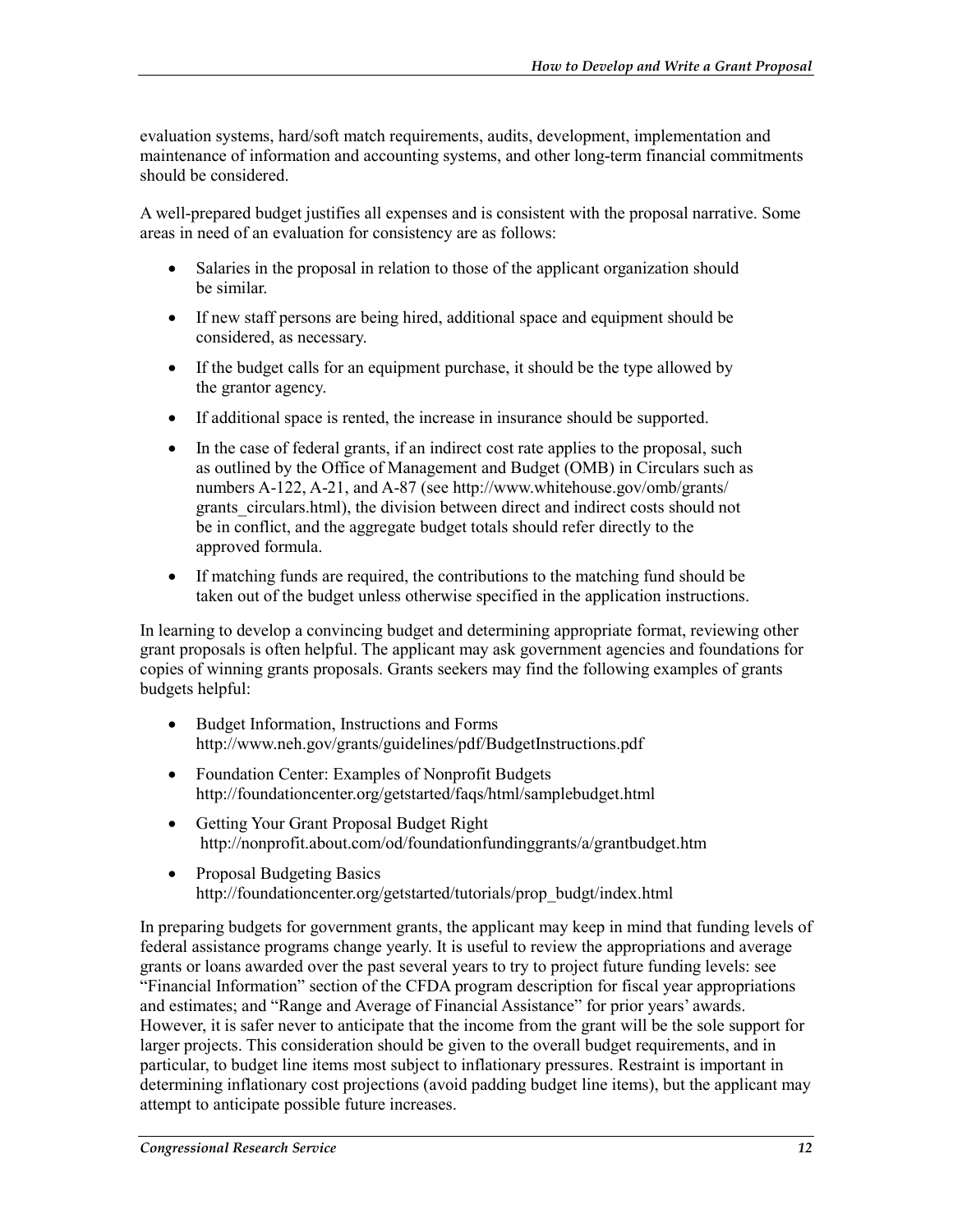For federal grants, it is also important to become familiar with grants management requirements. The CFDA identifies in the program description OMB circulars applicable to each federal program. Applicants should review appropriate documents while developing a proposal budget because they are essential in determining items such as cost principles, administrative and audit requirements and compliance, and conforming with government guidelines for federal domestic assistance. OMB circulars are available in full text on the Web at http://www.whitehouse.gov/ omb/grants/grants\_circulars.html.

To coordinate federal grants to states, Executive Order 12372, "Intergovernmental Review of Federal Programs," was issued to foster intergovernmental partnership and strengthen federalism by relying on state and local processes for the coordination and review of proposed Federal financial assistance and direct federal development. The executive order allows each state to designate an office to perform this function, addresses of which may be found at the OMB website at http://www.whitehouse.gov/omb/grants spoc. States that are not listed on this Web page have chosen not to participate in the intergovernmental review process. If the applicant is located within one of these states, he or she may still send application materials directly to a federal awarding agency.

### **Proposal Appendix**

Lengthy documents that are referred to in the narrative are best added to the proposal in an appendix. Examples include letters of endorsement, partial list of previous funders, key staff resumes, annual reports, statistical data, maps, pictorial material, and newspaper and magazine articles about the organizations. Nonprofit organizations should include an IRS  $501(c)(3)$  Letter of Tax Exempt Status.

## **Additional Proposal Writing Websites**

- Proposal Writing Short Course (Foundation Center; English and Spanish) http://fdncenter.org/learn/shortcourse/prop1.html Where can I find examples of grant proposals? http://foundationcenter.org/getstarted/faqs/html/proposal\_writing.html
- Sample Proposals (SchoolGrants.org) http://www.k12grants.org/samples/
- Selected Proposal Writing Websites (University of Pittsburgh) http://www.pitt.edu/~offres/proposal/propwriting/websites.html
- Tips on Writing a Grant Proposal (Environmental Protection Agency) http://www.epa.gov/ogd/recipient/tips.htm
- Writing a Successful Grant Proposal (Minnesota Council on Foundations) http://www.mcf.org/mcf/grant/writing.htm
- Writing a Winning Grant Proposal (Education Money) http://www.educationmoney.com/ federal\_write\_proposal.html